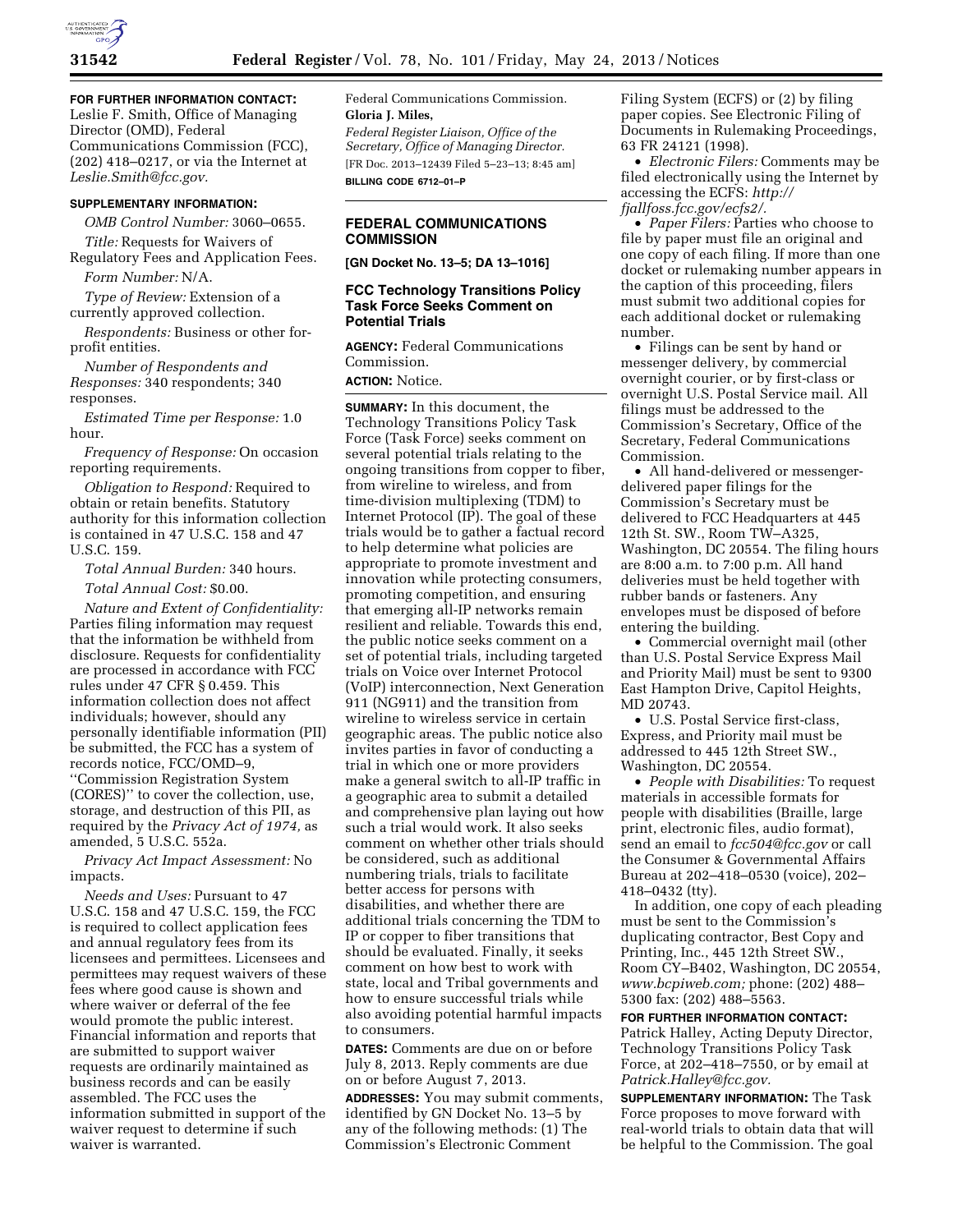of any trials would be to gather a factual record to help determine what policies are appropriate to promote investment and innovation while protecting consumers, promoting competition, and ensuring that emerging all-IP networks remain resilient. We seek comment on several potential trials relating to the ongoing transitions from copper to fiber, from wireline to wireless, and from time-division multiplexing (TDM) to IP. Consistent with their policy development and coordination functions, today's action is taken by the Chiefs of the Consumer & Governmental Affairs Bureau, Public Safety and Homeland Security Bureau, Wireless Telecommunications Bureau, and Wireline Competition Bureau, as well as the Commission's General Counsel, all of whom were named by Chairman Genachowski to serve as members of the Task Force.

The Commission has a long history of using trials and pilot programs to help answer questions regarding technical concerns and to gather data and develop appropriate policy recommendations. Indeed, the Commission recently unanimously authorized a 6-month trial to examine providing interconnected VoIP providers direct access to telephone numbers. Stakeholders have also requested that the Commission initiate trials to explore technology transition issues.

In the spirit of these prior initiatives, we seek comment on a set of potential trials to assist the Commission in ensuring that policy decisions related to ongoing technology transitions are grounded in sound data.

*First,* as we move from TDM to all-IP networks, providers are migrating to VoIP interconnection. VoIP interconnection should be more efficient and has the potential to unleash new, innovative services and features. We seek comment on a VoIP interconnection trial that would gather data to determine whether there are technical issues that need to be addressed and gather information relevant to the appropriate policy framework.

*Second,* as we transition away from TDM, the nation's emergency calling (911) system must also migrate to NG911. NG911 refers to an initiative aimed at enabling the public to obtain emergency assistance by means of advanced communications technologies beyond traditional voice-centric devices. The NG911 proceeding examines how to update the 911 system to improve public emergency communications services and allow them to take advantage of the enhanced capabilities of IP-based devices and

networks by enabling 911 PSAPs to receive texts, photos, videos, and data. Although there is broad consensus regarding the benefits and potential of NG911, when these new capabilities will be introduced is less certain. We seek comment on a trial that will assist the Commission, state, local and Tribal governments, and PSAPs in a few geographic areas to answer important technical and policy questions to accelerate the transition. Beyond NG911, we also seek comment on how a trial could elicit data on the impact of network resiliency and public safety more broadly as consumer migrate to wireless and IP-based services that are dependent on commercial power.

*Third,* at least one provider has proposed serving consumers with wireless service in place of wireline service in certain geographic areas. We seek comment on a trial that would analyze the impact of doing so and, in particular, focus on the consumer experience and ensure that consumers have the ability to move back to a wireline product during the trial.

Some parties have advocated a trial in which one or more providers make a general switch to all-IP traffic in a geographic area, potentially transitioning from wireline to wireless technology in part of the area, but also making a number of other simultaneous transitions. We have previously sought comment on this general approach. We seek further comment on this idea in the context of the three potential trials discussed above, including whether the trials discussed herein should be conducted in a single geographic area, if there is information to be gained from a general geographic trial that would not be gathered from the more targeted trials discussed here, and the costs and benefits of the alternative approaches. We invite parties in favor of conducting a broader geographic trial to submit a more detailed and comprehensive plan laying out how such a trial would work.

We also seek comment on whether there are other trials we should consider, such as additional numbering trials, trials to facilitate better access for persons with disabilities, and whether there are additional trials concerning the TDM to IP or copper to fiber transitions that we should evaluate. We also seek comment on the general structure and design of any trial, and legal and administrative issues. We recognize the important role that states and Tribes continue to play in these ongoing technology transitions and therefore seek comment on how to best work with state and local entities in selecting and implementing potential trials and ideas as to other ways that we can effectively coordinate with state and local agencies in this area.

We are mindful of the fact that, while participation in any trial would be voluntary for providers, all consumers in trial regions would likely be affected, either directly or indirectly. As consumer protection is a core principle guiding the work of the Task Force, comments in support of any trial proposal should address how best to ensure a successful trial while also avoiding potential harmful impacts to consumers.

We also seek comment on ways to obtain useful data in addition to trials. For instance, the Commission is currently collecting data regarding special access through a mandatory data request. Are there other data collections that the Commission should undertake to obtain data necessary to guide sound policymaking regarding the ongoing technological transitions?

#### **I. Technology Trials**

#### *A. VoIP Interconnection*

Several commenters have urged the Commission to initiate a trial for VoIP interconnection to ensure that technical and process issues are understood and resolved. We seek comment on whether to conduct such a trial so that the Commission can gather real-world data on the need and scope for technical or industry standards for the exchange of voice traffic in Internet protocol formats. We note that interconnection for voice (and possibly other real-time services) using Internet protocols at the application layer is distinct from and raises different technical and administration issues than general peering and interconnection for layer-3 IP data services, and we emphasize that the trial we propose today does not reach layer-3 peering issues.

*Background.* The Commission has highlighted the tremendous benefits, efficiencies, and increased reliability and redundancy that interconnecting using Internet protocols has over the traditional TDM framework. VoIP interconnection also unleashes the potential for new services and features for consumers such as high definition (HD) audio, additional video and text media formats, and secured caller ID. In the *USF/ICC Transformation Order,* the Commission stated that it ''expect[ed] all carriers to negotiate in good faith in response to requests for IP-to-IP interconnection for the exchange of voice traffic.'' *See USC/ICC Transformation Order,* FCC 11–161, published at 76 FR 78384, 76 FR 76623, 77 FR 26987, December 8, 2011, December 16, 2011, May 8, 2012. The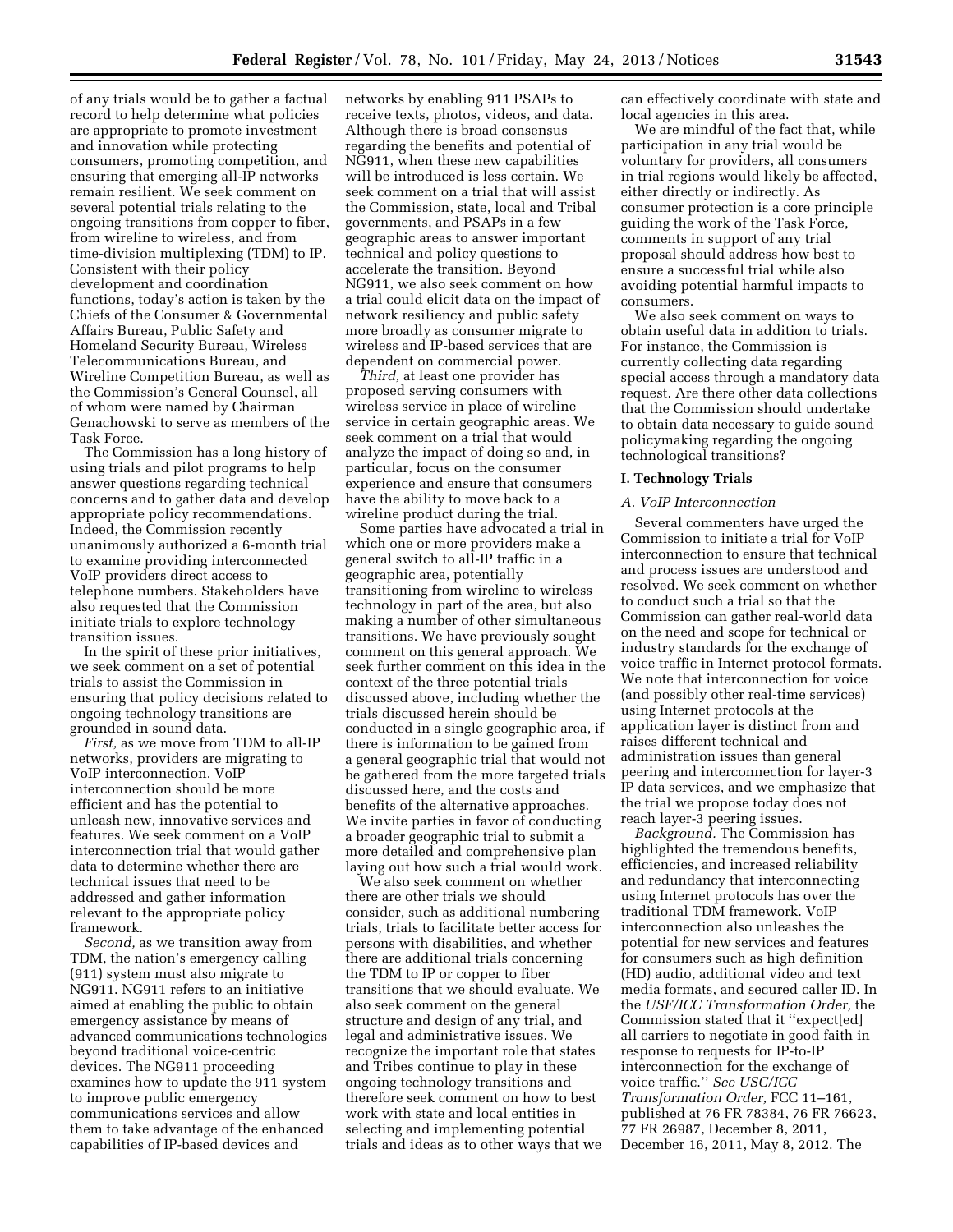Commission also explained that ''[t]he duty to negotiate in good faith has been a longstanding element of interconnection requirements under the Communications Act and does not depend upon the network technology underlying the interconnection, whether TDM, IP, or otherwise.'' In the Further Notice of Proposed Rulemaking accompanying the *USF/ICC Transformation Order,* the Commission sought comment on all aspects of VoIP interconnection, from different legal frameworks, to various policy proposals and questions on implementation of each issue. Although commenters agreed that future interconnection for voice traffic would occur using Internet protocols, commenters disagreed about the appropriate policy framework for VoIP interconnection, and whether there was a need for technical and industry standards.

More recently, in 2012, the FCC's Technological Advisory Council (TAC) examined the issue of VoIP interconnection and concluded that, although ''VoIP Interconnect[ion] is happening all over the world, at a rapid rate,'' implementation in the United States has been ''delayed'' aside from the efforts of some cable companies and competitive local exchange carriers (CLECs). Finally, as noted above, the Commission recently adopted an Order and NPRM regarding providing interconnected VoIP providers direct access to numbers. Among other things, that item sought comment on the status of VoIP interconnection arrangements in the United States. We look forward to receiving updated information as we evaluate the framework for these potential trials.

*Discussion.* We seek comment on conducting a trial in a few geographic markets, including at least one major metropolitan area and one rural area. We seek comment on the number of geographic markets to be included in the trial, the scope of a geographic area, and on the selection criteria. We seek comment on how best to encourage participation in such a trial and the means of identifying appropriate geographic areas in these trials.

*Technical Issues.* We seek comment on how to structure a trial to help identify whether industry standards or standards profiles are needed in the areas of signaling, media formats (codecs), non-voice media such as text and video, fault location, and fail-over and quality-of-service measurements. A trial may also identify multiple lowerlayer mechanisms for exchanging voice traffic, such as common points of presence or Internet exchange points, Internet transport, and dedicated

transport links. We seek comment on how to structure any trial to help examine these issues.

*Logistical Issues.* In moving from TDM to VoIP interconnection, issues such as the number and physical points of interconnection, pricing, transit, numbering and number portability, service level agreements, quality of service, and other terms and conditions will need to be resolved. For example, the TAC identified several issues that need to be resolved to reach VoIP interconnection agreements, including routing, addressing, security, signaling, media, quality, accounting/charging, and testing. A trial may shed light on which issues are more difficult to resolve and which issues parties are able to negotiate more easily. In addition, parties will need to resolve application of any legacy rules to the VoIP interconnection agreement. For example, parties would need to resolve whether and how intercarrier compensation occurs with VoIP interconnection, or whether parties will exchange traffic under a bill-and-keep methodology. We seek comment on how best to structure any trial to provide the Commission with data to evaluate which policies may be appropriate.

*Process.* We are considering allowing providers that participate in a trial to negotiate in good faith without a backstop of regulations or specific parameters and provide updates, reports, and data to the Commission regarding any technical issues as well as any other issues of dispute. We also seek comment on whether we should, as some commenters have proposed, conduct another trial where parties agree to negotiate pursuant to the existing section 251/252 framework or a similar process (including one that does not require any party to concede that sections 251/252 apply as a legal matter). Given the positions in the record it is unclear whether any incumbent LECs would voluntarily agree to a trial using the section 251/252 framework. AT&T not only opposes NTCA's proposal to regulate VoIP interconnection under sections 251 and 252 as ''needless and harmful,'' but also argues that the Commission lacks Title II authority to regulate interconnection between IP-based service providers. *See*  AT&T Jan. 28, 2013 Comments, GN Docket No. 12–353, at 11; AT&T Feb. 25, 2013 Reply Comments, GN Docket No. 12–353, at 32–33. CenturyLink contends that the requirements of section 251 were meant to address the ''difficulties of competitors in providing voice telephony service in a marketplace where incumbent LECs were monopolists with ubiquitous facilities

and 100 percent market share. Because fewer than 40% of households currently purchase voice services from ILECs, this concern no longer exists, and section 251 should therefore not be used to mandate IP-to-IP interconnection.'' *See*  CenturyLink Feb. 25, 2013 Reply Comments, GN Docket No. 12–353, at 18; *see also* Verizon Feb. 25, 2013 Reply Comments, GN Docket No. 12–353, at 11–12 (arguing that the Commission does not have the authority to require interconnection in any particular format, including IP, under section 251 of the Act). *But see* NECA *et al.* Feb. 25, 2013 Reply, GN Docket No. 12–353, at 3 (arguing that IP interconnection arrangements between carriers for the exchange of traffic is subject to sections 251 and 252, regardless of the technologies employed).

We seek comment on these approaches. Should we allow providers to negotiate and, if they cannot resolve disputes, then no agreement is reached? Or, should there be a process for arbitrating or mediating disputes? If so, should the state be responsible for arbitrating the agreements, or should the Commission or an independent entity arbitrate or mediate any disputes? Should any VoIP interconnection agreements reached during the trial be the basis for future agreements or could doing so impact the negotiations during the trial? If we undertake a trial under the section 251/252 framework, should the existing rules be applied or should they be modified?

*Data.* We propose that providers participating in a VoIP interconnection trial submit data regarding the length of time it took to reach an agreement, the issues in dispute, a copy of any agreements that are reached, as well as reports on the implementation of such agreements, such as call quality and reliability metrics, and a description of any technical problems that were encountered. We seek comment on the scope and frequency of these reporting requirements.

#### *B. Public Safety—NG911*

*Background.* Public safety is a paramount value that must to be protected as technologies transition. The transition of the current enhanced 911 (E911) system to IP-based technologies has already begun, with widelyaccepted industry standards and first deployments of NG911. NG911 promises to use widely available IP technologies to create 911 services that are more resilient and cost-effective, offer additional capabilities such as text, data and video, and better meet the needs of people with disabilities. With the technology transition, we have the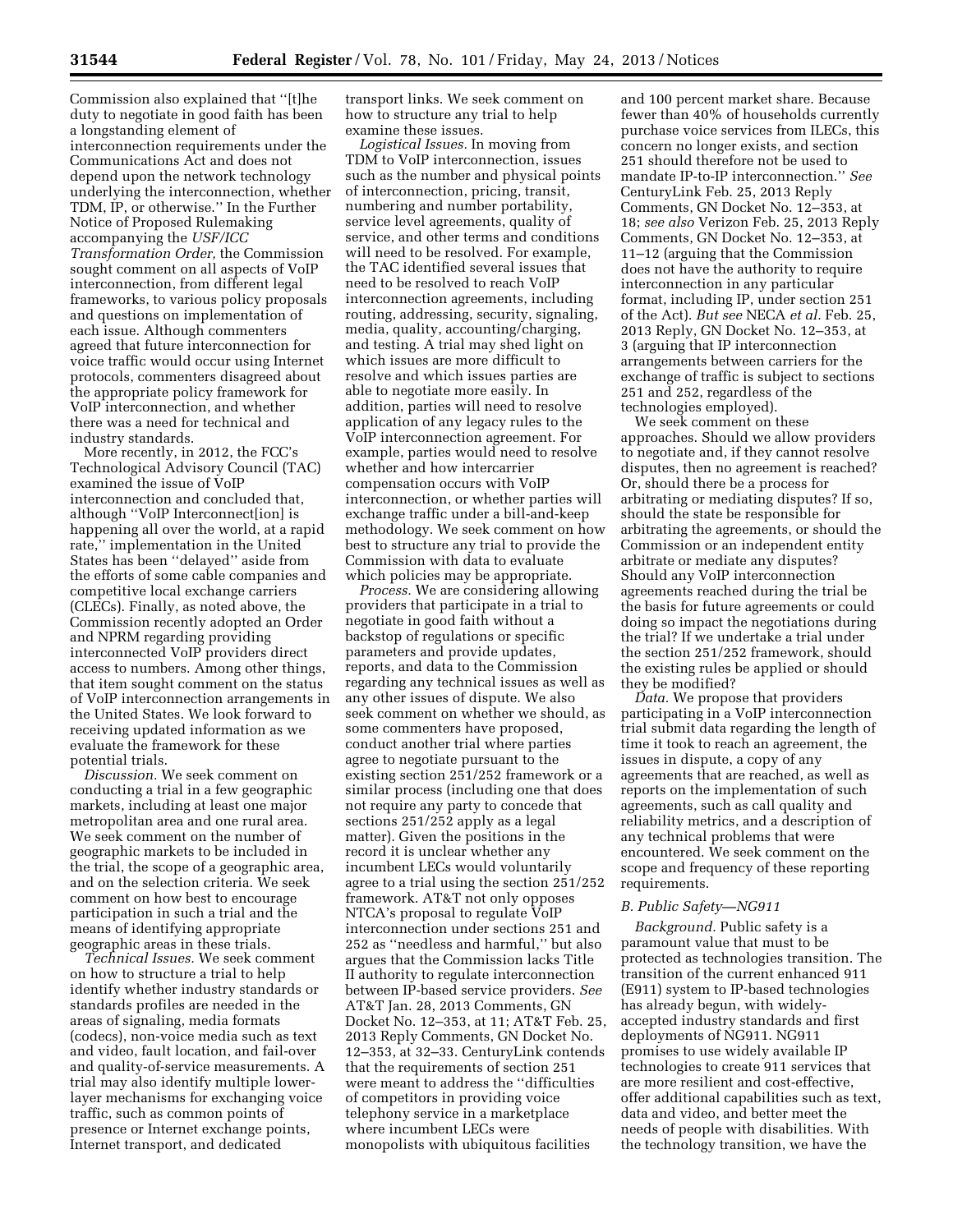opportunity to better coordinate the provision of emergency services with the emergence of IP-based networks. Such coordination may avoid deploying costly legacy network translation components, and hasten the availability of new features and functionality.

The NG911 architecture differs significantly from the legacy 911 TDM model. For example, the number and nature of hand-off points for 911 calls to the public safety emergency services IP network (ESInet) differs from the current approach of routing all calls through a selective router. Similarly, with nomadic, mobile, and over-the-top VoIP applications, conveying accurate caller location data to the 911 call center, *i.e.,* the PSAP, changes from a number-based lookup mechanism to new protocols.

*Scope.* Given that reliable 911 service is critical to public safety, we seek comment on a possible trial that would deploy an ''all-IP'' NG911 service on an accelerated basis in a number of geographic areas where public safety authorities are ready to deploy NG911 for one or more PSAPs. We seek comment on using trials that build on the earlier and more limited NG911 proof-of-concept effort that was conducted by the U.S. Department of Transportation in 2008. With an updated NG911 trial, we would hope to gather both process and technical knowledge, addressing such questions as: Can VoIP and other IP-based networks readily interconnect with ESInets? Can advanced real-time services, such as video and text, reach ESInets? In IP-based networks, how can subscriber location data be maintained and conveyed to the ESInet? How long does it take transition from a TDMbased to an IP-based architecture? Where and how are 911 calls to be handed off to the ESInet, whether by ILECs or other providers, such as CMRS, interconnected VoIP, interconnected text and telematics services? Are there state or Commission rules that accelerate or delay the conversion from E911 to NG911? Are there steps that regulators can take to speed the transition to NG911 and/or minimize the expense? We seek comment on the technical and process issues that should be covered by a trial and on how best to structure a trial to gather data on these issues.

*Process.* We are considering a NG911 trial that would take place in areas where public safety authorities are transitioning or have taken initial steps to prepare for transition of their legacy systems to NG911 and where providers, including landline, wireless, and interconnected VoIP, are able to deliver

VoIP-based 9–1–1 calls (and potentially other IP-based traffic) to an ESInet, either ''natively'' or, if necessary, initially through legacy network gateways (LNGs). We seek comment on the process for identifying such areas. Trial participants would also make caller location available through NG911 mechanisms, including the Location Information Server (LIS). We seek comment on candidate PSAPs or regions, the selection of participating carriers, and whether trials should take place in areas where calls are delivered via VoIP or also via legacy network gateways. We intend to coordinate with the National 9–1–1 Implementation Coordination Office and seek comment on the best ways to coordinate with state, local, and Tribal authorities during such trials.

Any trial of this kind should provide data on both the challenges of transitioning from E911 to NG911 and the operational performance characteristics of NG911 call handling. Thus, we propose that participants in the trial document the design and conversion process, including effort and time required, and gather data on call handling performance, interoperability issues, location accuracy, and any system failures related to call or location delivery. We seek comment on how best to address these issues and whether there are other aspects that should be documented or evaluated.

Finally, we also seek comment on the impact of consumer migration to wireless and IP-based services that are dependent on commercial power and network resiliency and public safety services generally. Participants in the Commission's recent field hearings following Superstorm Sandy consistently raised this issue and the need to establish adequate back up power solutions. How should this issue be integrated into the Commission's technology trials and other data gathering efforts?

#### *C. Wireline to Wireless*

We seek comment on conducting trials to assess the impact on residential and business customers when they are transitioned from wireline voice and broadband products to wireless alternatives. We propose to compare wireline and wireless offerings across a number of dimensions, including: quality and terms of service, price, product functionalities, E–911 performance, accessibility options, reliability, and potential carrier cost savings in the delivery of voice and data services to higher cost areas. While there is potential for some service quality degradation if not properly

transitioned, the move to wireless-only networks also could enable improved voice quality and reliability and broadband investment in areas not likely to be served in the near future with wireline technology, or at higher speeds than existing wireline offerings, among other potential benefits. We want to analyze the consumer experience, including challenges and benefits for consumers, of a wireless-only option as part of a trial. In this section we seek comment on how to structure any such trials.

*Background.* As part of the technology transition, some incumbent LECs are considering replacing existing customer voice and broadband services delivered over legacy circuit switched wireline networks with similar product offerings delivered over a wireless IP network. For example, Verizon is currently replacing copper based services damaged by Hurricane Sandy on Fire Island, New York with wireless-only voice and data products. We understand that Verizon is coordinating with applicable state authorities on the Fire Island transition. We hope to learn from these ongoing efforts in addition to the results of this proposed trial which would focus more systematically on the consumer experience during such a transition. For its part, AT&T has indicated that it intends to seek authority to serve millions of current wireline customers, mostly in rural areas, with a wireless-only product. *See*  AT&T Wire Center Trials Petition at 9 (explaining that AT&T will offer wireless communications alternatives to customers living in particularly highcost areas, including its Mobile Premises Services, which allows customers to make calls using ordinary wireline handsets connected to wireless base stations). We therefore seek comment on conducting a trial that would evaluate the customer experience when customers are transitioned from wireline to wireless voice and broadband services. In particular, we are interested in observing whether consumers/businesses lose any capabilities previously available to them or what steps consumers/businesses must take to keep the functionality of certain services. Such capabilities could include, among other things, access to 911 and emergency services, the ability to send and receive a fax, credit card transactions for small businesses, alarm/ security systems, and the ability for individuals with disabilities to continue to use the devices they use on a regular basis. We are also interested in learning about the potential benefits for consumers/businesses of the transition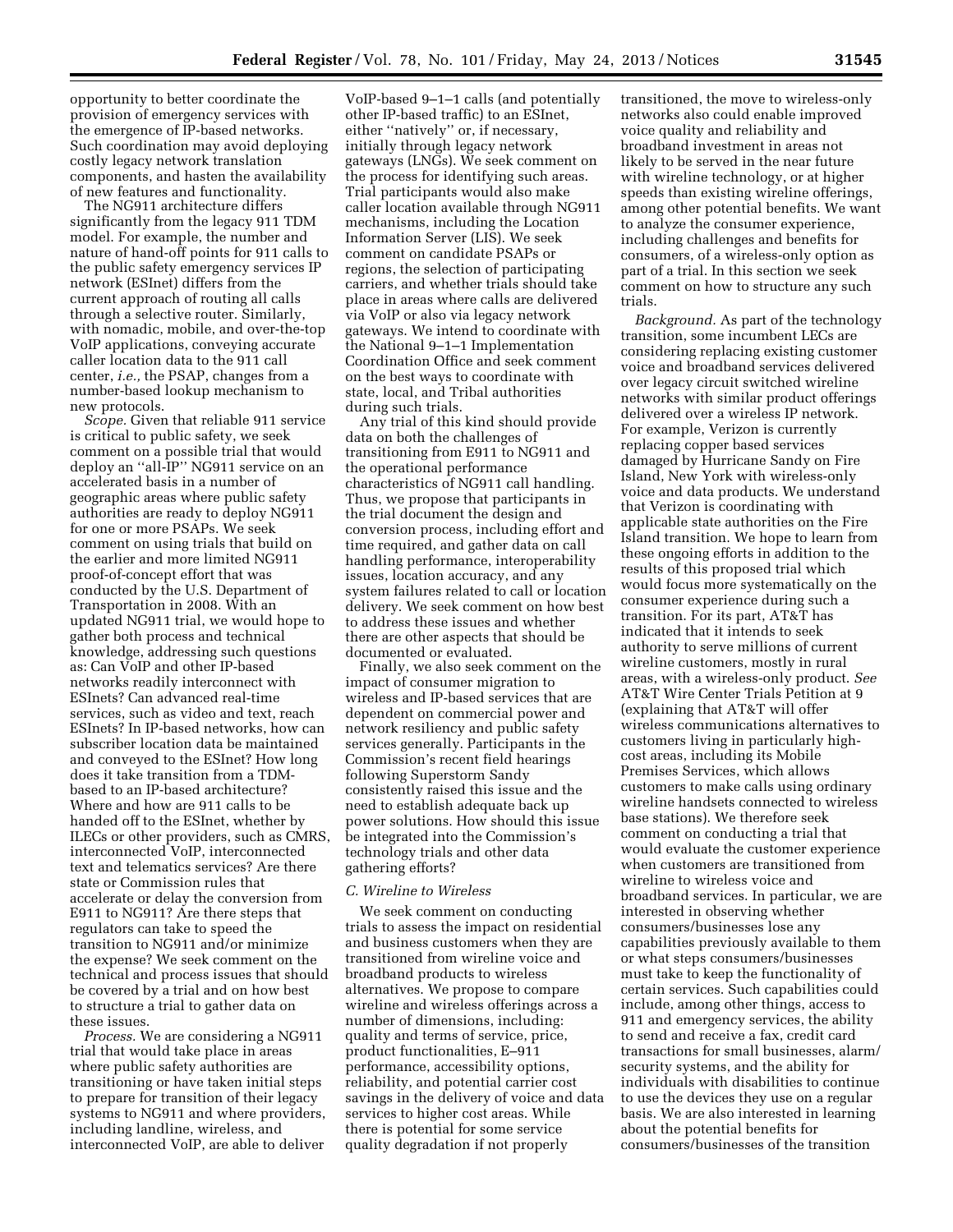to wireless, including any improvement in voice quality in areas with degraded wireline networks, access to broadband for the first time in areas with no wireline broadband service, and potential improvements in network reliability.

*Scope.* We are considering a trial in which participating LECs would make available to consumers, in cooperation with state and Tribal governments, either through their own facilities or in partnership with a wireless provider, a home wireless voice product or data product or both, intended as a replacement for a customer's existing home voice and broadband data services. We propose to test these new service offerings in: (1) at least one geographic area within each participating LEC's service territory; and (2) at least one geographic area outside of each participating LEC's wireline service territory. We propose that all product offerings in any trial would be the same within each participating LEC's trial areas and that the characteristics of the offers would be made public prior to the trial. We seek comment on these proposals.

We seek comment on whether customers that participate in such a trial should have the option of wireline or wireless service during the trial or whether the LEC should be able to require all customers in the LEC service territory trial area to move to a wirelessonly product. We propose that customers would be informed of when they will be allowed to switch back to their previous wireline products and that they may do so at no charge for some pre-established period, including after the trial period end date. Furthermore, we seek comment on whether LECs participating in the trial should disclose any differences between a customer's existing wireline and new wireless service prior to the customer switching. These differences may include price, data usage allowances, terms of service, 911 capabilities (including location accuracy), accessibility, calling features, incompatibilities with fax machines or other customer premises equipment, or any other differences. We seek comment on whether such a trial would result in obtaining useful information and how long it should last.

In its petition, AT&T proposes that technology and policy trials be conducted at the wire center level. The record reflected a general support that this as an appropriate level of geography. Therefore we are considering a trial at the wire center level and seek comment on whether wire centers are appropriately sized for this specific trial

or whether an alternative unit would be more appropriate. We also seek comment on what factors should be used to select trial markets.

*Data.* We propose that LECs participating in such a trial would be required to collect and submit a variety of data, including a customer satisfaction survey, to the Commission for analysis. We seek comment on this proposal as well as any other issues relating to data collection. Should the Commission, and/or state or Tribal entities, collect data regarding customer churn, subscriber counts, disconnects, gross additions, average revenue per user (ARPU), counts of customers switching back to wireline service, customer service complaints, service visits and actual customer data speeds, by month and separately for each geographic area and product? Are there other indicia related to voice and broadband deployment and adoption, competition, and investment that the Commission should track during the trial period?

We seek comment on whether LECs participating in a trial should collect network reliability measures for both their wireline and wireless product offerings in the trial areas. We seek comment on whether, in addition to the network reliability measures that the Commission currently collects for wireline services, participating carriers should submit such information on network reliability for all product offerings in the relevant trial area during the trial period. In addition to these metrics, we seek comment on whether providers should submit the number of dropped and blocked wireless calls and data sessions for participating customers. Furthermore, we propose that participants describe how they address service continuity issues in the event of a power outage through the use of battery backup and other measures. Should we collect alternative or additional network reliability measures? If so, what should these measures be? We also seek comment on the public safety and accessibility issues raised by these trials.

#### *D. Geographic All-IP Trials*

AT&T and others have proposed an ''all-IP'' wire center trial. We have already sought comment on this general proposal, and an extensive record has been compiled addressing it. Each of the trials discussed above—VoIP interconnection, NG911, and wireline to wireless—address aspects of AT&T's proposal. Are there other aspects of moving from TDM to IP that a geographic trial of the kind AT&T has proposed would elicit helpful datasuch as the ability to transition specialpurpose TDM services?

We invite carriers interested in pursuing such a trial to submit a more detailed, comprehensive plan of how such a trial would work, including the design of the trial, the data that would be collected, the rules that would need to be waived and the role of the states and Tribes. In presenting a detailed roadmap for how such a trial would work, carriers, at a minimum, should list: (1) All of the services currently provided by the carrier in a designated wire center that the carrier would propose to phase out; (2) estimates of current demand for those services; and (3) what the replacement for those services would be, including current prices and terms and conditions under which the replacement services are offered.

#### **II. Additional Trials**

*Numbering and related databases.* We seek comment on a potential additional trial on numbering issues and related databases. The Commission recently authorized a limited 6-month trial to provide interconnected VoIP providers direct access to numbers, but that trial will not specifically examine changes in the structure of current numbering databases. We note that the technology transition offers an opportunity to take a fresh look at the assignment of numbers and the features, capabilities, and security of numbering-related databases, and the TAC recently made related recommendations on these issues. For example, there have been industry proposals for a unified, IPaccessible database that provides secure access to number-related information. Could a technology trial serve as a means to test new technical proposals for assigning telephone numbers, *e.g.,*  individually instead of in blocks of 1,000? What protocols and procedures are most effective to assign and port numbers in an all-IP environment? Should there be a trial database that provides access to number-related information such as points of termination or caller-ID information? If so, how would we ensure that the information in the trial database(s) is kept consistent with existing databases such as the Local Exchange Routing Guide (LERG) and the caller-ID name (CNAM) databases? Should such databases support services other than voice, such as real-time video and text? Finally, should any such trial be conducted in conjunction with a VoIP interconnection trial or separately?

*Improving Access for People with Disabilities.* Ensuring that people with disabilities continue to have access to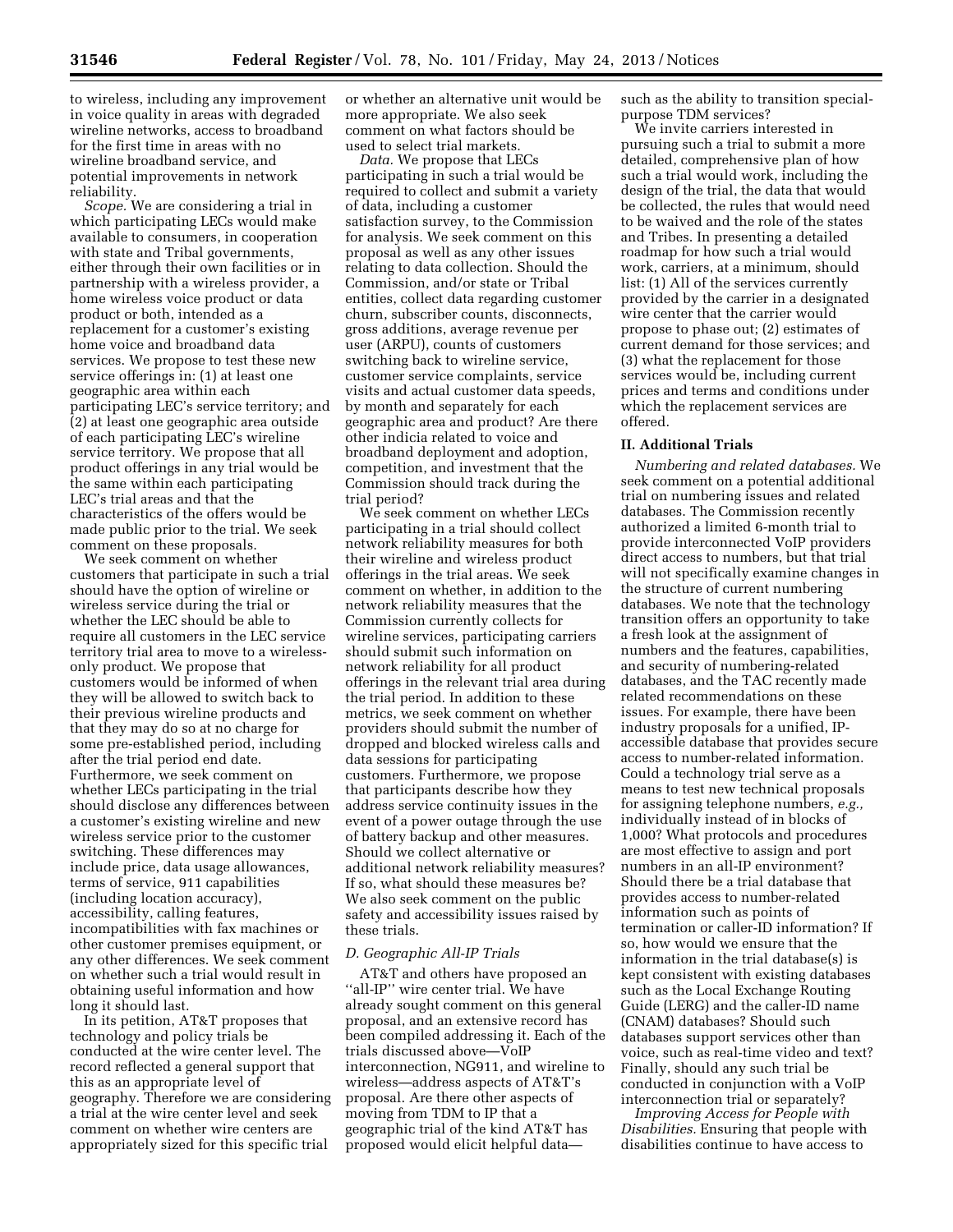evolving technologies is another core value of the Act. We seek comment on what trials we should conduct to assess the potential for improving access for people with disabilities during this transitional period. We note that Ofcom has conducted a study into the effectiveness of automated speech-totext as an assistive tool for individuals who are deaf and hard-of-hearing in VoIP communications. Should the FCC conduct a trial on the effectiveness of new speech-to-text technologies in the telecommunications relay service (TRS) context? Could the Commission expand on the existing Ofcom study by evaluating the role of automated speechto-text technologies in video-over-IP communications, including the extent to which the use of video could be used to enhance communication with such automated services if used for Internet Protocol Captioned Telephone Service (IP CTS)? Are there other trials that the Commission might conduct to investigate methods of improving access for individuals who are deaf, hard of hearing, deaf-blind, or who have a speech disability?

*Other Possible Trials.* We seek comment on whether we should have any trials that focus more specifically on the copper-to-fiber transition. Should we consider a trial on issues relating to copper retirement? For example, should we consider a trial where the incumbent LEC sells some or all copper loops to a competitive LEC? Support for such proposition has been mixed, and it is unclear if it is feasible given that fiber and copper may be intertwined in the access plant. Also, any such approach raises questions about the pricing of such copper and access to the ILEC's shared facilities and space. We seek comment on how we would address these issues in a trial. We generally seek comment on these issues.

Are there other trials we should conduct that focus on consumer protection and universal service? Should we have a trial that focuses on how to improve access to communications services for lowincome Americans? For example, as the transition from wireline to wireless rapidly progresses, an increasing number of Lifeline participants are selecting wireless as their preferred method of communication. Given these demographic shifts, and building off of the success of the *2012 Lifeline and Link Up Reform Order,* should the Commission conduct trials to collect data on ways to further improve Lifeline program? Is a trial the right setting for the Commission to explore ways to test the appropriate monthly support amount for Lifeline voice service to

better gauge the appropriate price point both for consumers and carriers who provide Lifeline services? Are there other universal service issues that could be tested in a trial?

We also seek comment on whether we should have any trials that focus specifically on the delivery of services to consumers and communities on Tribal lands. We generally seek comment on any potential issues associated with trials taking place on the lands of American Indian Tribes, Alaska Native Villages, or on Hawaiian Home Lands.

#### **III. Role of State and Tribal Governments**

We seek comment on the role of states and Tribal governments. We note that NARUC has created a Presidential Task Force on Federalism and Telecommunications to focus on many of these same issues related to technology transitions, and we are committed to coordinating as effectively as possible with this and other state efforts. We also note that the Commission's Intergovernmental Advisory Committee (IAC) has offered to play a role in working with states and localities on issues related to technology transitions. How should states and Tribal governments be involved in the trials? Should the NARUC Task Force, the IAC, or any other Commission advisory committees, be involved in the selection of applications or areas? Does it depend on the nature of the trial? Should states or Tribal governments be involved in selecting geographic areas? Should non-governmental consumerfocused organizations be involved in the trial selection process or the implementation and monitoring of trials?

We generally seek comment on how to work cooperatively with the states and Tribal governments with respect to each trial and the nature of their involvement, including how to address issues where the state commission lacks jurisdiction over IP-based or wireless services. We also seek comment on providing states and Tribal governments with access to data collected during the trial, and what role states and Tribal governments should have in analyzing the data and providing recommendations to the Commission.

#### **IV. General Trial Design and Structure**

We seek comment on the process of establishing, structuring, and gathering useful data from these possible trials. How should the Commission structure the trials to address concerns about incumbent LECs operating on ''best behavior'' during the trials? We seek

comment on the process for selecting the geographic areas for the trials. We seek comment on the timing and duration of each trial. Should the timing differ based on the type of trial? How should each trial wind down, and what would be grounds for terminating a trial altogether before its anticipated completion date?

We seek comment on how to acquire the most useful data from these trials. What sort of reporting should we require from participants and what sort of automated or non-automated data collection would be useful in each trial? Should the Commission require trial participants to collect the same data in certain non-trial areas to allow comparison with a control sample? To what extent should the Commission gather quantitative data and when is qualitative data preferable? We seek comment on the usability of the trial data. What sort of protections should apply to potentially sensitive data? Should information be confidential, filed pursuant to protective orders, or generally open to the public? Should we, as the Commission required in the *VoIP Direct Access Order,* issue a report with our findings after each trial concludes?

#### **V. Legal Issues**

We seek comment on whether any Commission rules or statutory provisions are implicated by the proposed trials. For example, entities participating in the wireline to wireless trial would need to file section 214 discontinuances. Section 214(a) of the Act requires common carriers to obtain Commission authorization before discontinuing, reducing, or impairing service to a community. *See* 47 U.S.C. 214(a). Under Part 63 of its rules, the Commission has adopted specific requirements that clarify this duty and ensure that customers of domestic telecommunications services receive adequate notice of a carrier's discontinuance plans and have an opportunity to inform the Commission of any resultant hardships. *See* 47 CFR 63.60 *et seq.* In particular, before discontinuing service, a telecommunications carrier generally must notify all affected customers of its proposed discontinuances. Notice to customers must include the name and address of the carrier, the date of the planned service discontinuance, the geographic areas where service will be discontinued, and a brief description of the type of service affected. *See* 47 CFR 63.71(a). These requirements are intended to inform consumers about when their service may be discontinued and to provide them with an